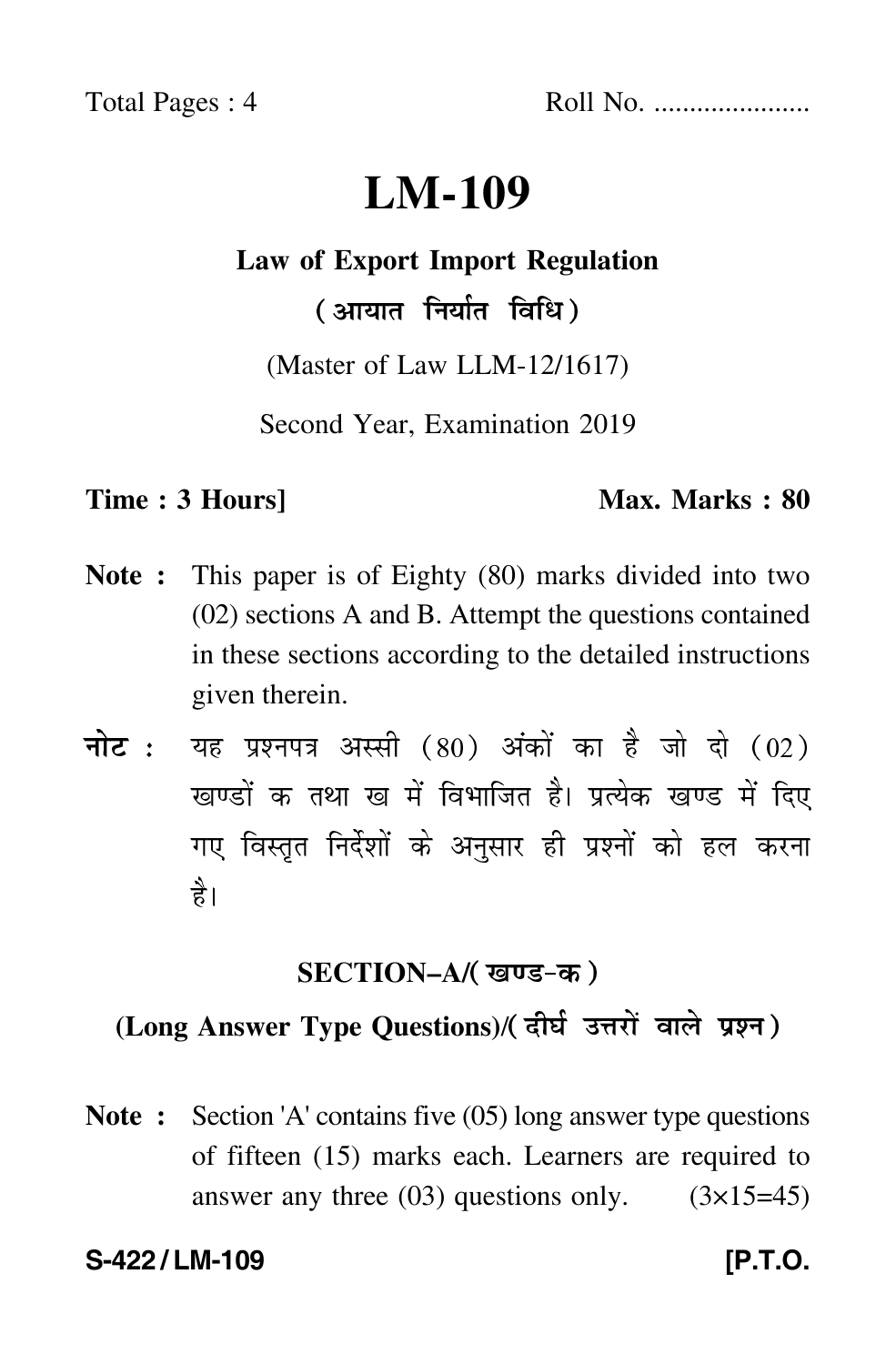- नोट : खण्ड 'क' में पाँच (05) दीर्घ उत्तरों वाले प्रश्न दिये गये हैं. प्रत्येक प्रश्न के लिए पन्द्रह (15) अंक निर्धारित हैं। शिक्षार्थियों को इनमें से केवल तीन (03) प्रश्नों के उत्तर देने हैं।
- Discuss the anti Dumping law. 1. डंपिंग विरोधी विधियों की विवेचना कीजिए।
- State the powers of central government and RBI to control  $2.$ the export and import in India. भारत में आयात और निर्यात के नियन्त्रण में केन्द्र सरकार और आर.बी.आई की शक्तियों को समझाइए।
- **3.** Examine the essential legal provisions of export and import. आयात और निर्यात के आवश्यक विधिक प्रावधानों की चर्चा कीजिए।
- $\overline{4}$ . Discuss export promotion councils, export oriented units and export processing zones.

निर्यात संवर्धन परिषद, निर्यात उन्मुख इकाईयों एवं निर्यात प्रसंस्करण क्षेत्र की विवेचना कीजिए।

Discuss quarantine regulations. 5.

संगरोध नियमों की विवेचना कीजिए।

S-422/LM-109  $121$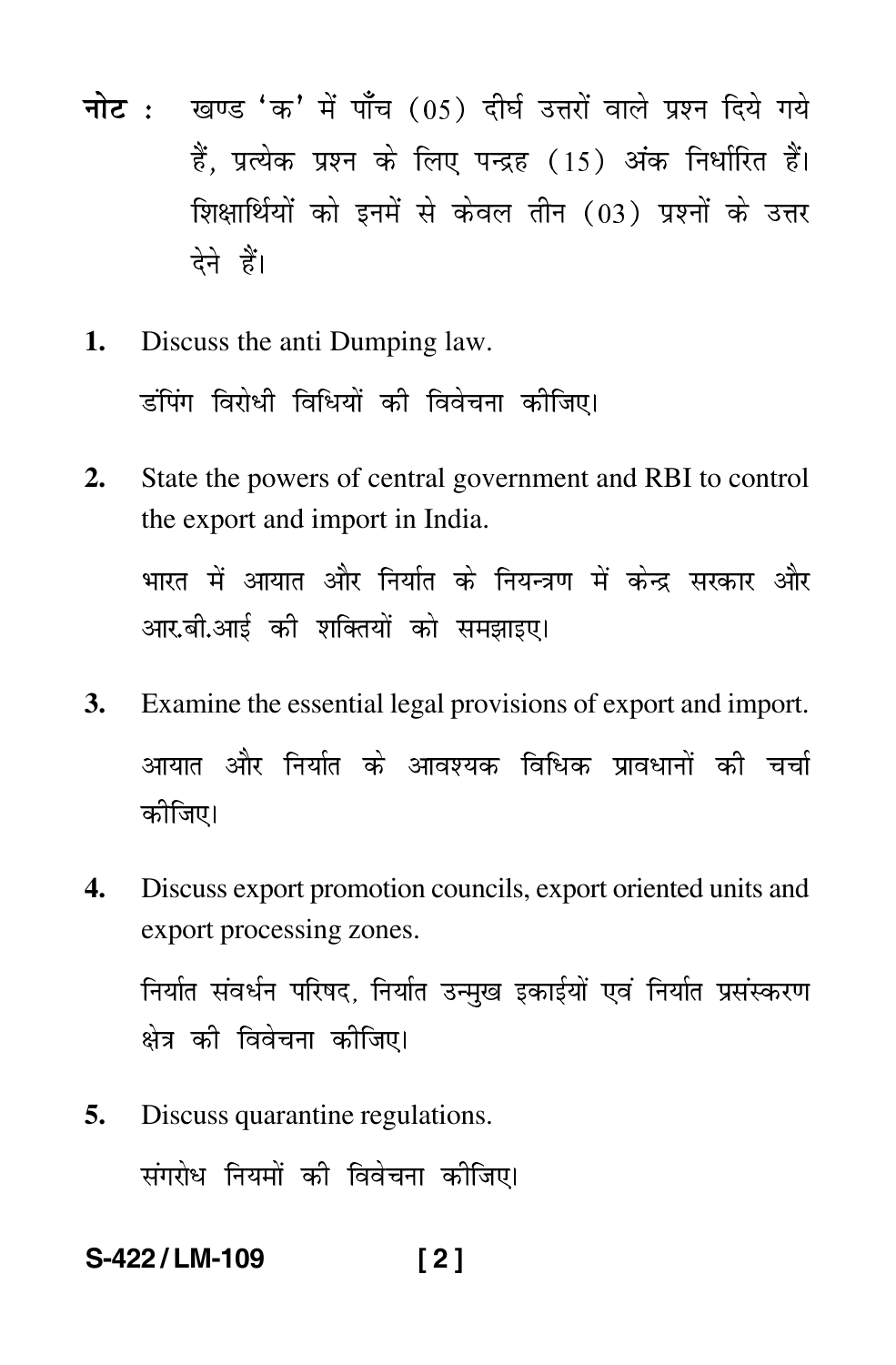### **SECTION–B/**

## **(Short Answer Type Questions)**/

**Note :** Section 'B' contains eight (08) short answer type questions of seven (07) marks each. Learners are required to answer any five (05) questions only.

 $(5 \times 7 = 35)$ 

- <mark>नोट</mark> : खण्ड 'ख' में आठ (08) लघु उत्तरों वाले प्रश्न दिये गये हैं, प्रत्येक प्रश्न के लिए सात (07) अंक निर्धारित हैं। शिक्षार्थियों को इनमें से केवल पाँच (05) प्रश्नों के उत्तर देने हैं।
- **1.** State the effect of transfer of technology on export and import.

आयात एवं निर्यात पर तकनीकी हस्तान्तरण के प्रभाव को बताइए।

- **2.** Write a note on WTO. डब्ल्यू.टी.ओ पर लेख लिखिए।
- **3.** What is the impact of regulation on economy ? विनियमन का अर्थशास्त्र पर क्या प्रभाव है?
- **4.** Write a note on foreign trade development and regulation Act 1992.

विदेशी कारोबार विकास और विनियमन अधिनियम 1992 पर लेख लिखिए।

**S-422 / LM-109 [ 3 ] [P.T.O.**